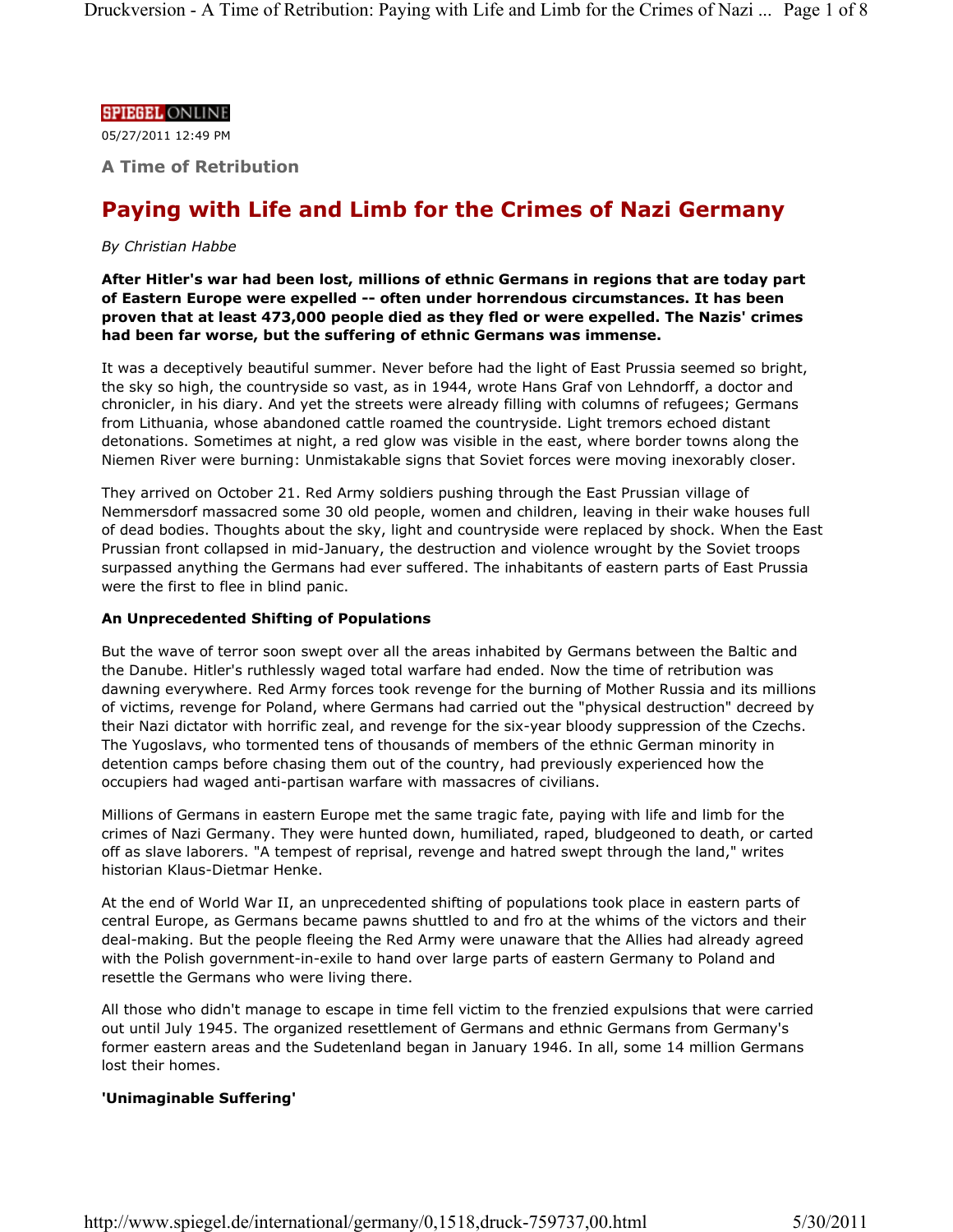As Lehndorff noted in his diary, columns of "refugees marked by unimaginable suffering" began moving westward from January 1945 onward, past destroyed towns, war rubble and piles of dead bodies. Later on these treks became interwoven with others heading in the opposite direction; hundreds of thousands of people who had been overtaken by the Red Army and were now trying to get back to their home towns.

One of these was East Prussian refugee Hermann Fischer, who later recounted the picture of horror he found upon his return to his village:

"I saw the graves of 11 people at the bottom end of the village, including that of Paul Bisler, who was buried in front of his own house at dawn (He had died or been shot to death, and his rotting body was found in bed by the school-aged boy Max Neumann). At the home of Neumann-Zölp there were the graves of two women who had taken their own lives. The Wersels had taken in the child of one of them. Gustav Anders-Horn had been shot dead. His corpse had been eaten by pigs. Altsitzer Gruhn had been shot dead. So there were graves everywhere. The villages looked sad and desolate, with rubble everywhere, furniture, doors, windows ripped from their hinges and smashed. The wind howled through the open houses and buildings."

Convoys of carts carrying displaced, half-starved people were heading in all directions. Hordes of children abandoned or separated from their families languished in the forests in the east. Somehow these "wolf children" survived, straying from one bullet-riddled farmstead to the next. The fate of these approximately 5,000 children is a particularly heart-wrenching episode borne out of circumstances reminiscent of accounts of the Thirty Years' War, the last in Europe that had seen depopulation on this scale.

Hundreds of thousands of people didn't survive their flight, expulsion or imprisonment. They starved or froze to death, or succumbed to epidemics or injuries. Some died as a result of the chaos and of the cold, wanton behavior of Russian soldiers. This also befell the Lehndorff family. Red Army soldiers seized the family's estate in East Prussia on January 25. "In the ensuing chaos," Lehndorff's diary recalled, "my brother was seriously injured with a knife. My mother was only able to bandage him up provisionally. Then other Russians came, asked who he was, and shot him and my mother together." Who cared that his mother had previously been detained by the Gestapo?

# **A 'Tragedy on a Prodigious Scale'**

It soon even dawned on the victors that something was going seriously wrong. British Prime Minister Winston Churchill called the mass expulsion of the vanquished a "tragedy on a prodigious scale."

And yet Churchill and US President Franklin D. Roosevelt had discussed the resettlement of populations of Germans or people of German heritage even before the US had officially declared war on Hitler. In the summer of 1941, the two men met on the British battleship *HMS Prince of Wales* anchored off the coast of Newfoundland, Canada, to hash out the details of an Atlantic Charter for a postwar political order.

Once the Nazis had been destroyed, the two leaders decided, self-determination and other rights removed by violent means would be reestablished in Europe. However, there should be no territorial changes that did "not accord with the freely expressed wishes of the peoples concerned."

The Polish and Czechoslovakian representatives were briefly dumbstruck, but then vehemently rejected the very notion. Czech President-in-Exile Edvard Benes, for example, demanded the forcible resettlement of Germans, and even proposed what he called a "painful operation" -- with success. The Allies gave in. They said the charter didn't necessarily apply to Germany. After all, it wasn't a "bargain or contract with our enemies." As early as September 1942, British Foreign Minister Anthony Eden told the Czechs that his cabinet would "agree in principle to resettlement." Meanwhile, Roosevelt indicated to the Poles that he wouldn't object to resettlement.

When the victorious Allies met in Potsdam in the summer of 1945 to lay down the new borders of Europe's nations, Stalin flippantly remarked that there weren't any Germans left in the territories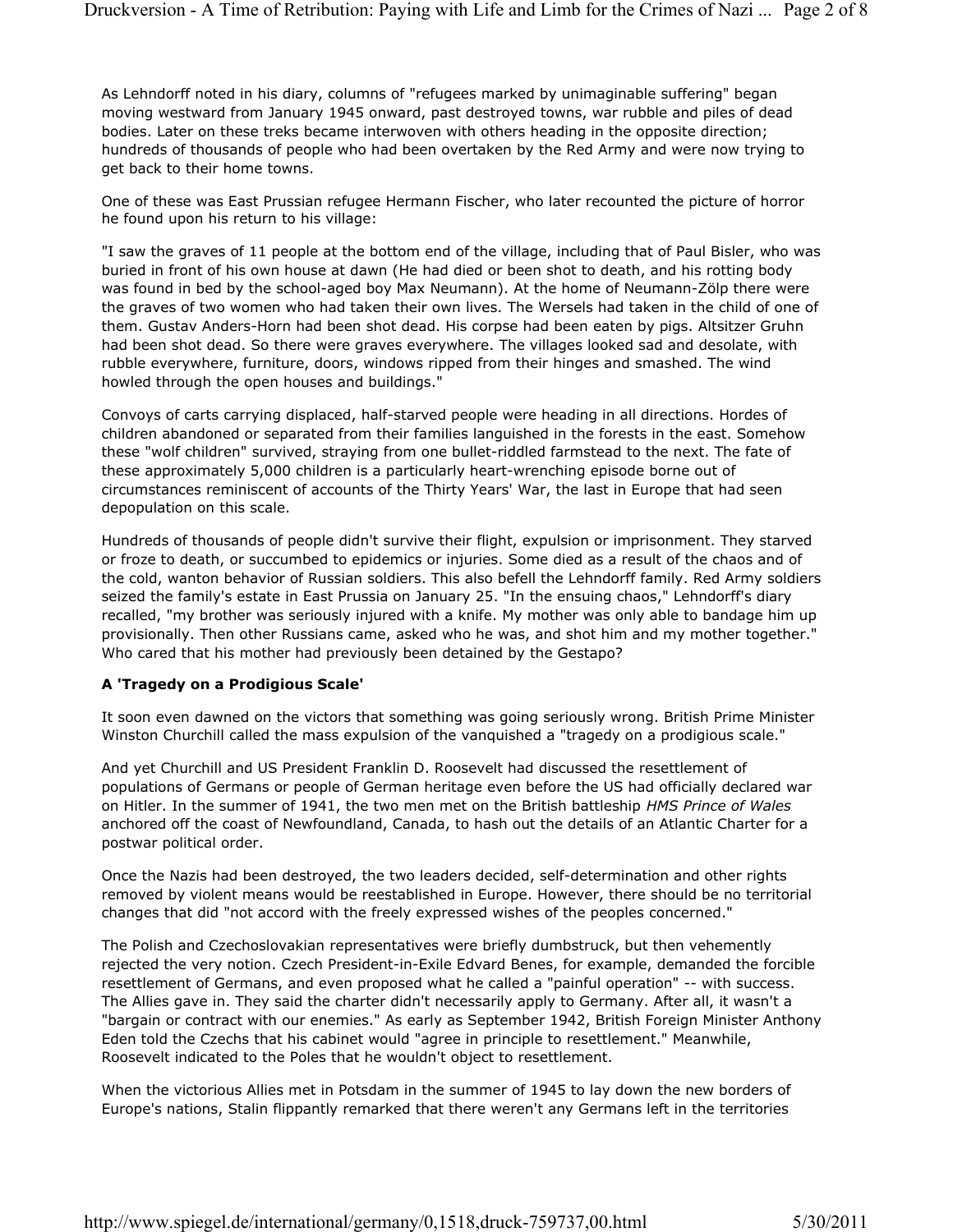they were handing over to Poland. "Of course not," said US presidential advisor William Leahy to Harry Truman. "The Bolshies have killed them all!"

# **No Interest in Protecting the Barbaric Instigators**

Hitler's Master Plan East, part of his *Lebensraum* policy, had foreseen both the Germanization of all the lands from the Baltic states to Crimea and the expulsion and enslavement of 30 million Poles and other Slavs, as well as, according to ministerial memo, the "scrapping of racially undesirable sectors of the population." Given those circumstances, the Western Allies weren't particularly interested in protecting the barbaric instigators of the war against reprisals from the east.

Nevertheless, Western negotiators worried that they had made too many concessions to the Soviets. "I regret being unable to see any sign of decisiveness on our part," US Secretary of State James Byrne commented in August 1945 after the conclusion of the Potsdam Conference. Even so, the Western powers did manage to slip a proviso into Article XII of the Potsdam Agreement that the "transfer" to Germany of German populations was to be carried out "in an orderly and humane manner."

The first bloodbaths in East Prussia in the fall of 1944 clearly showed that this would not apply to areas east of the Oder-Neisse Line. Nazi Propaganda Minister Josef Goebbels used the massacre in Nemmersdorf to foment hatred of the "beasts" in the Soviet Union.

The Red Army rolled across eastern Europe faster than people could flee through the snow and bitter cold. Soon a brutal inferno broke out in Germany's eastern provinces.

# **'The Start of a Terrible Suffering'**

A woman from Heiligenbeil (today's Mamonovo) remembers freight trains packed with refugees from Masuria in what is now northeastern Poland, all of whom had had to stand for days on end. "Pregnant women who had given birth had frozen to the floor. The dead were thrown out of the windows." There were equally horrific scenes out on the streets: Families with horse-drawn carts, handcarts or just their suitcases in their hands dragged themselves through blowing snow and icy winds, far too weak to move out of the way if a Russian T-34 tank rolled into their convoy, as they sometimes did.

But even the German army, the Wehrmacht, tried to stop would-be refugees from fleeing along the few roads that were still open. "We're organizing our defense, not a retreat," SS leader Heinrich Himmler declared. The Nazi leaders did little if anything to protect their people from Soviet tanks, fighter bombers and vengeful soldiers.

East Prussian refugee Herman Fischer recalls, "The Russians arrived on January 24. We had great difficulty getting the district official out of his party uniform and hiding it in the straw. If we hadn't, we'd all have been doomed. That evening my wife and I were stood up against a wall with a submachine gun pointing at our necks. Only the pleas of Polish girls saved us. The daughters of Ernst L. were raped by an entire Russian combat unit in an ordeal that lasted from 8 o'clock in the evening until 9 the next morning … It was the start of a time of terrible suffering."

Many people were so desperate that they took their own lives. But not everyone could get their hands on the poison that was handed out at pharmacies with the tacit approval of the Nazi Party. East Prussian Ella Knobbe reported, matter-of-factly, "An acquaintance of mine, Mrs. Emma Stamer, born Reisberg, from the neighboring village of Silberbach, committed suicide together with her husband, Fritz Stamer, by drinking battery acid because she could no longer bear the shame of having been raped repeatedly in front of her husband. The bodies of around 30 executed German soldiers lay in the barn of farmer Browatzki."

# **Countless Credible Accounts**

In the 1950s, a team of historians commissioned by the West German government to investigate the events surrounding the flight and expulsion of Germans after World War II amassed more than 40,000 such eyewitness accounts and stories. Their findings were apparently so shocking that the government decided not to publish them for many years. Historian Hans-Ulrich Wehler believes Bonn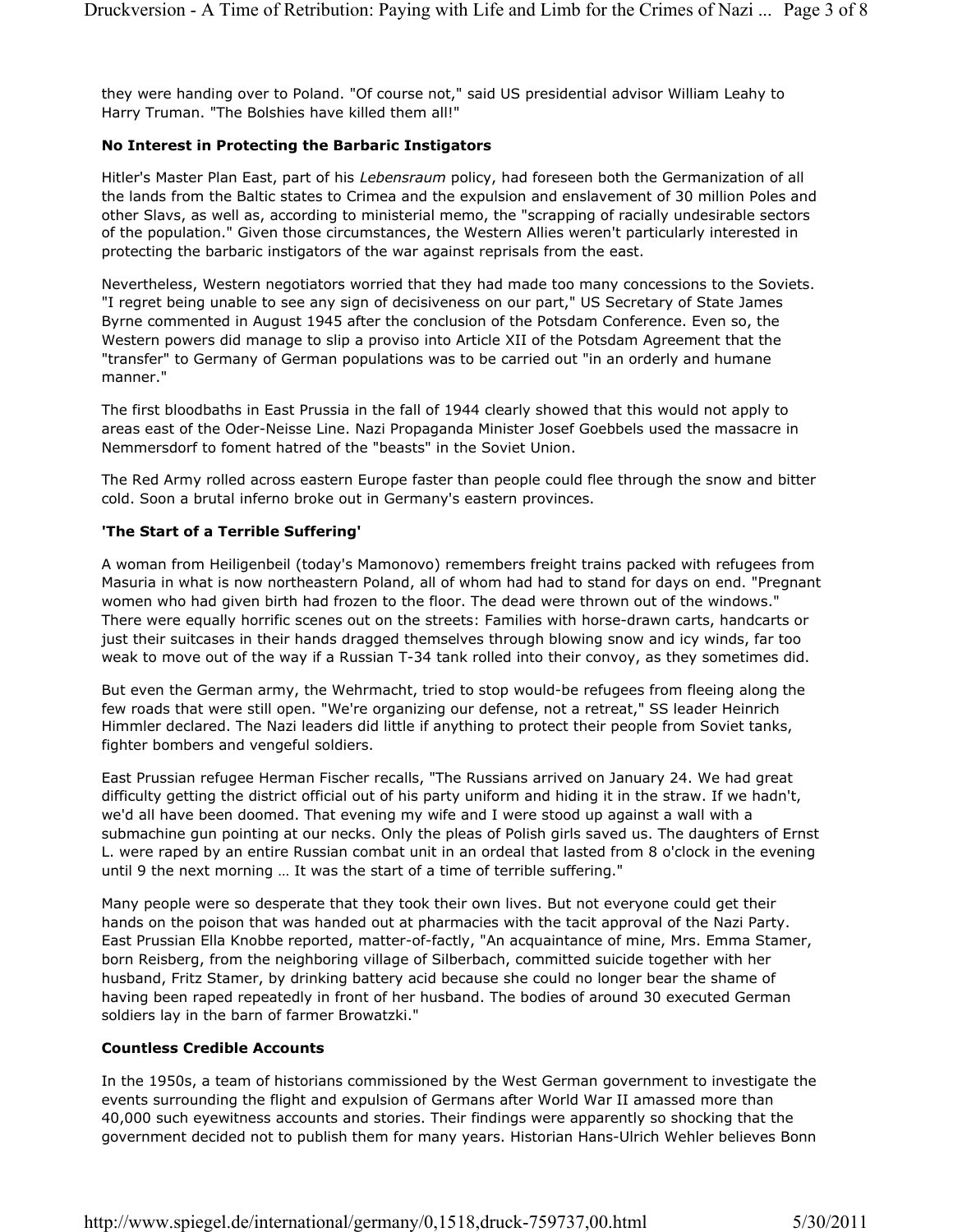had reason to fear that the "countless credible reports of tanks simply plowing through lines of refugees, of people forced to drink out of latrine barrels until they perished" would prompt the people to weigh the crimes of the Nazis against the suffering of the expellees.

Certain topics, particularly the mass rapes, were too sensitive for the nascent West Germany to consider. Even the women themselves mostly kept silent about their ordeals, out of embarrassment and a fear of being stigmatized. They therefore simply repressed the memory of their trauma. Psychological counseling wasn't available.

#### **Nazi Evacuation Delays Worsened Suffering**

Eyewitness account No. 15 from the Bonn investigation report gives an inkling of what hundreds of thousands of women must have gone through: Thirty-nine-year-old E.O. from Elbing in West Prussia was fleeing with her young children, 7-year-old Horst and 1-year-old Christa, when Soviet soldiers picked them up and locked her in a specially prepared room with other women.

"I was raped twice a day for seven days, each time by several soldiers," she said. "The seventh day was my worst. I was picked up in the evening, and released the next morning. My genitals were completely ripped open, and I had an arm-wide sore all the way down to my knees. I could neither walk nor lie down. There were three more terrible days like this one before the Russian soldiers decided we had had enough, and chased us naked out of that hellhole."

Together with other victims, she was sent on a death march -- barefoot. She survived, though 600 others like her did not. She even managed to return home with her children, but her apartment had been completely ransacked. Somehow she found the strength to obtain a handcart and trek to the west with Horst and Christa. Only when she reached the safety of the village of Weyer in the Oberlahn district in Germany did she finally break down and try to drown herself. She was saved at the last minute.

#### **Any Attempts to Flee Were Punished**

How much suffering could have been avoided if the cynical Nazi leaders hadn't delayed the evacuation of Germans time and again? Any attempts to flee were punished. As late as August 1944, Himmler blustered in a speech to Gauleiters, provincial governors under Hitler, about cultivating "a botanical garden of Germanic blood" in the East.

This policy led to a human tragedy in Breslau, known today as Wroclaw, where 700,000 inhabitants, refugees and injured people had held out until the Russians were almost at the gates to the city. Almost 90,000 people perished in the ensuing panicked evacuation of the city and the subsequent siege. By contrast, Gauleiter Karl Hanke was able to save his skin aboard a Fieseler Storch light aircraft, the last plane to leave the city.

The order to evacuate East Prussia came so late that Soviet tanks were able to cut off hundreds of thousands of refugees when they reached the Baltic Sea. Virtually encircled, the masses only had one route open to them: Through the relative safety of the as yet unoccupied region around Danzig (today's Gdansk) -- and across the frozen Vistula Lagoon. Thousands set out onto the brittle ice, and the makeshift route Wehrmacht soldiers marked with trees and branches became a treacherous and often deadly path. Night and day, artillery shells rained down and fighter bombers fired on the fleeing refugees, huge craters opened up in the ice, carts sank in the icy water, the bodies of the shot and frozen lay all around.

Gertrud Dannowski, from the village of Deutsch Thierau on what is now the Russian-Polish border, witnessed the icy nightmare:

"Bullets and pieces of ice ricocheted off the tin roof of our cart. Shooting, cries, and screams pierced the still of the night. It was every man for himself in a desperate attempt to get off the brittle ice again as quickly as possible. Dawn broke over a horrific scene: Body upon body, man and horse alike. Often enough, only the drawbars of the carriages protruded out of the ice. The Angel of Death had claimed a great many victims."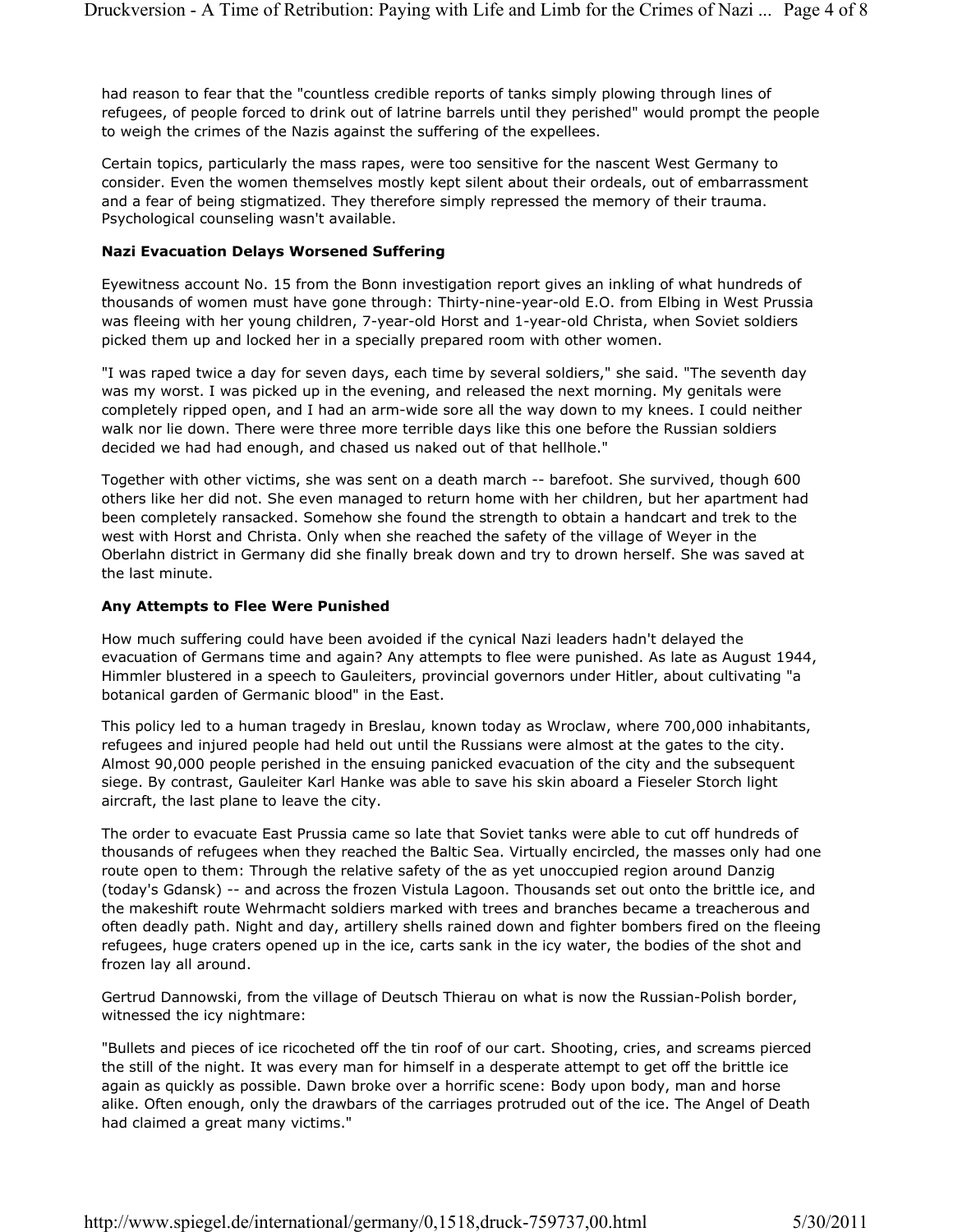#### **Immune to the Horror**

Almost a half-million people managed to flee across the Vistula Lagoon and reach the other side. Hundreds of thousands were already there. It was a scene of terrible chaos. Men carried frozen relatives, women threw their children into departing boats in the hope they would be saved. Many families were split up forever. Injured people patched up with bloody paper bandages lined up by the gangplanks. One hundred thousand refugees were already waiting on the Hel peninsula for the next rescue ship. "We had a hard time burying all those who were killed in air raids," recalled one navy officer. "Our men became so immune to the horror that dead women and children who had bled to death no longer affected them."

Nazi Party officials sometimes commandeered boats for their exclusive use. East Prussian Gauleiter Erich Koch even wanted refugees to be thrown overboard. Often enough, if an air raid occurred, ship's crews quickly cast off, leaving refugees being brought out on rowboats to their fate in the icy sea.

A ramshackle flotilla of refitted torpedo boats, icebreakers, freighters and cruise ships desperately shuttled refugees to Schleswig-Holstein and Mecklenburg in northern Germany and to Denmark. The boats, most of them completely overloaded, were moving targets, shot at by fighter bombers and fired on by Russian submarines. Almost 33,000 refugees perished while attempting to flee overseas, 9,000 alone when the *SS Wilhelm Gustloff* was struck by Soviet submarine torpedoes and sank on Jan. 30, 1945. Nevertheless, the maritime operation managed to rescue more than a million people.

Further south, the forced resettlement of the German inhabitants of Silesia and Pomerania had already set the stage for yet more mass suffering. Back in late summer 1944, the Soviet Union had signed a secret pact with the Kremlin-friendly Polish National Liberation Committee confirming the Oder-Neisse Line as the eastern border of Poland no matter what future conferences with the Western Allies would agree at a later date. In so doing, Russia had secured itself regions inhabited by some 7.5 million Germans.

The first major flood of refugees there began streaming westward in January 1945. In the following months, more than 3 million Germans tried to flee the oncoming Red Army.

When the Soviets and Poles divided the country into five voivodeships, or administrative districts, in March of that year -- again in secret -- the forced resettlement of Germans had already been planned in detail. It began immediately after the cessation of hostilities, first in the new West Poland, and then throughout Pomerania, Silesia, Masuria and the Gdansk region from mid-June onward.

The organizers wanted the resettlement to be "quick and ruthless," though the survivors remember it as more of a "wild expulsion." With the backing of police officers and militiamen, army units encircled the inhabitants in their towns and villages.

"The Germans are to be treated like they treated us," ordered the leadership of the 2nd Polish Army. The aim was to be so "tough and decisive" that the Germans would end up fleeing of their own accord. "The Germanic vermin should thank God they still have a head on their shoulders," boomed one general.

# **Systematic Torture and Murder**

Torture was systematic and murder commonplace in many of the Polish detention camps. An estimated 60,000 Germans are believed to have died in this way. Countless other candidates for deportation were beaten, plundered, and humiliated before being herded onto freight trains bound for the West. Many died from the violence and stress associated with these deportations by train.

The expulsion applied to all Germans. Poles who had been classified as German citizens under the Nazis' "German People's List" were made to undergo "rehabilitation" procedures. Anyone who was rejected by this process was deported as a "hostile element." A law enacted on May 6, 1945 threatened the death penalty for any Poles who aided such people.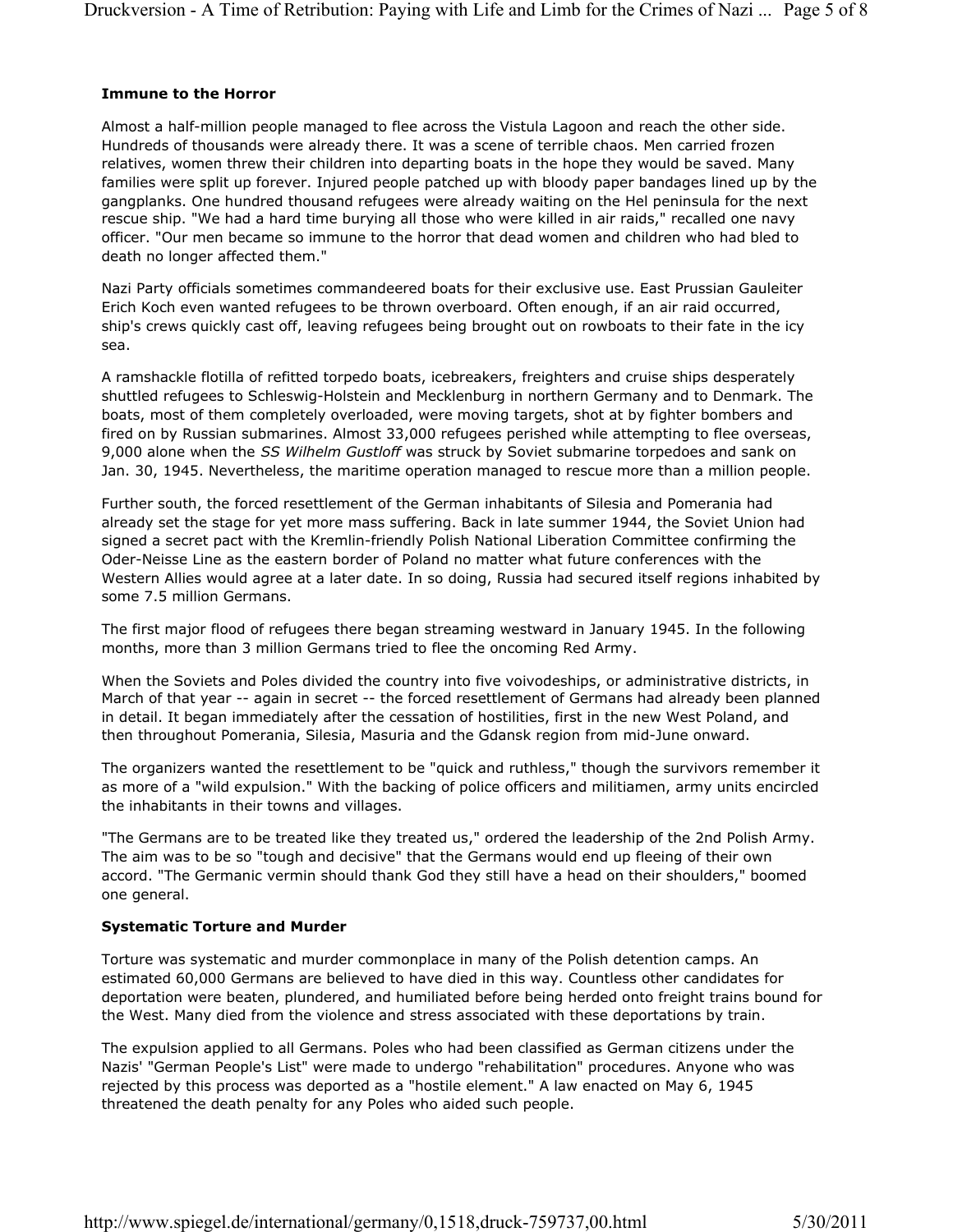The mass deportation continued until the end of 1946. On Dec. 17 of that year, some 1,800 Germans were chased out of the region in and around the city of Stolp (known today as Slupsk). At 7 a.m. they were told they had until midday to leave the city. One of those affected told the West German parliamentary investigators that most of their luggage was stolen from a courtyard "where a Pole stood with a whip in his hand, wildly lashing out at us." He recalled that some "men and women had to strip naked. Jewelry and valuables were taken off them." The last of the expellees were made to wait at the train station until late at night in temperatures of minus 20 degrees Celsius (-4 degrees Fahrenheit) before militiamen pushed and kicked them onto unheated freight trains.

Many Poles had themselves been driven westward by the Soviets during the Russian occupation of eastern Poland. Some of them therefore sympathized with the hounded Germans, and tried to help. The new administrative chief of Lower Silesia threatened to punish "the use of indiscriminate or excessive cruelty." But this had little impact on the brutality with which the Germans were thrown out.

# **Angry Protest from the West**

Politicians and the media in the West protested against the violence. The first train-loads of misery were chugging westward even as the Potsdam Conference was still underway. At the Lehrter Bahnhof train station in Berlin, American GIs pulled about ten corpses a day out of the freight cars that arrived there. The arrival of a ship carrying 300 half-starved children at Westhafen in Berlin provoked angry protest. The US government is deeply dismayed, the State Department wrote in a cable to Poland, complaining about what US officials described as the massive misery and poor treatment of weak and helpless people.

In late fall 1945, German émigré Robert Jungk reported about the "land of death" in the east: "We literally breathed a sigh of relief as we left the Polish zone and entered the Russian-occupied area. We had finally left behind us the pillaged towns, disease-riddled villages, concentration camps, desolation, untended fields and body-strewn roads along which bandits waited to rob us of our last remaining possessions."

Because the Wehrmacht had only retreated from Czechoslovakia in early May 1945, more than 3 million Germans there suddenly found themselves completely defenseless. On May 5, an uprising of communist and radical nationalist groups began against the last remaining occupiers. Here too, ethnic Germans were hunted down.

The "elimination of the German minority," which the Czech government-in-exile had planned back in 1944, became the official policy of the Czech National Front, and one it pursued ruthlessly from early April 1945 onward. The main players in this were the partisans and forces belonging to the "Svoboda Army," which consisted of Czech units that had fought alongside the Red Army. Across the country, Sudetenland Germans, named after the German-settled region near the Sudeten Mountains, were forced to leave.

Thousands of Germans living in Prague were interned, robbed and mistreated. Else S., who was held at the country estate of a certain Prince von Lobkowitz, later described how she was forced to work "from early morning into the night" for 13 months. "Food," she said, "was available in the pig troughs. … We were so starving that we even ate the poisoned rodent bate we were supposed to put around the potato sacks. One old man went to get a tin can from the garbage pile and was caught by a guard. We all had to line up and watch as the old man was made to strip to the waist, stand on one leg with his arms raised and shout: We thank our Führer -- all the while he was whipped until, covered with blood, he collapsed."

Armed troops fell upon the Germans in towns like Tetschen (Decin), Aussig (Usti nad Labem), and Königgrätz (Hradec Kralove), killing thousands in the process.

Excuses were easy to find. For instance, when fire broke out at a factory in Aussig, the finger of suspicion was immediately pointed at German saboteurs. Thereupon an armed mob staged a bloodbath in which an estimated 2,000 people -- mostly elderly people, women and children -- were beaten to death, shot or simply flung off the bridge into the Elbe River.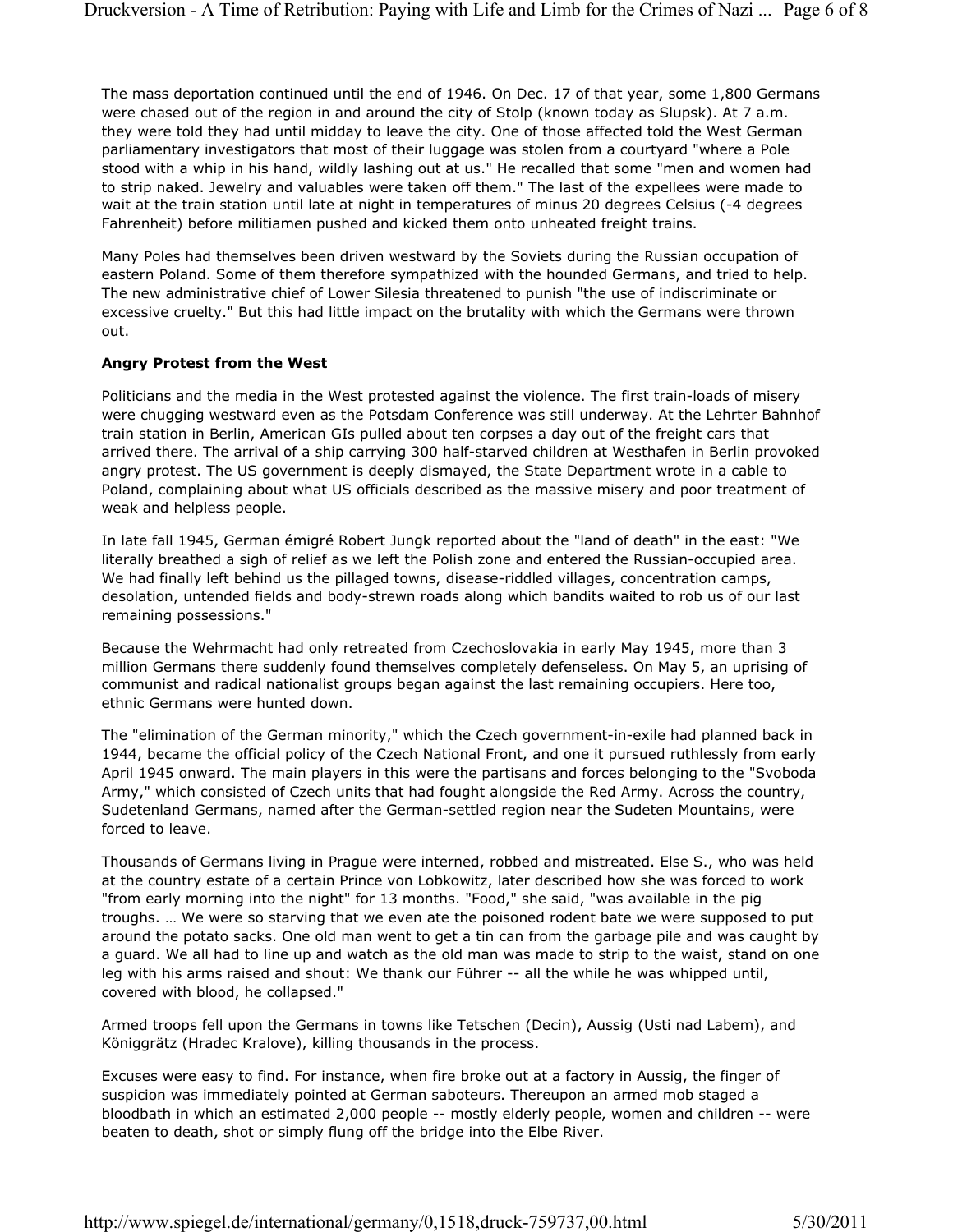At 9 p.m. on the evening of May 30, 27,000 German inhabitants of Brünn (Brno) were given just ten minutes to dress their children and pack. Armed men then forced them into long columns headed out of the city for a march toward Austria. Women and children were interned on open fields for many months. A writer for Britain's *Daily Mail* newspaper reported that the field had "become a concentration camp." Such intimidation proved effective: Three-quarters of a million Germans had been chased out of the country even before their expulsion was legitimized at the Potsdam Conference.

#### **Stalin's Interpretation of 'Reparations in Kind'**

Time and again, Western officers attempted to intervene to stop the violent expulsions. US paramedics treated victims of violent attacks, but death swept through the temporary internment camps in the form of starvation, typhoid and abuse. Robert Murphy, the political advisor of the American military government in Berlin, reported that "ruthless evictions have occurred on a sufficiently large scale to antagonize many of our troops against the liberated Czech people."

After the Potsdam Conference, the Allied Control Council demanded a more ordered resettlement. Czech independence leader and later President Edvard Benes promised to proceed in a "humane, decent, right, and morally justifiable" manner, and vowed to punish abuse. But the humiliation continued unabated for a large majority of the approximately 2.5 million Germans who still awaited deportation. And they still had to wear a white sew-on badge with a black "N" (for "Nemecky") to identify themselves as German. They were forbidden from using public transport, visiting bars or parks, and made to take off their caps in the presence of Czech officers.

The American occupying force in Germany felt powerless to prevent it. General Lucius D. Clay, the commander of US forces in Europe, complained about Czech harassment as well as the "difficulties" with the authorities responsible for the deportation, who initially withheld "young, able workers while sending us the aged, the women and small children." Clay described the sight of the expellees spilling out of the freight cars when they arrived in the American sector as a "pitiful" one.

And yet a worse fate still awaited younger, stronger Germans. At the start of 1945, Soviet authorities began picking up workers to help rebuild the war-ravaged Soviet Union. The aim was to use German slave labor in Soviet mines, on construction sites, farms and in timber forests.

Indeed, the Soviet Union had been promised "reparation in kind" at the February 1945 Yalta Conference. Stalin's interpretation of this diplomatic jargon became a nightmare for more than 700,000 German men and women, who spent weeks on trains taking them to labor camps, in some cases beyond the Ural Mountains. The conditions both during the transports and in the camps were so terrible that approximately 270,000 of these deportees died.

Eva-Maria S. was just 16 when she was abducted by the Russians in this way. She recounted her deportation to Siberia in a series of eyewitness accounts that former East German human rights activist Freya Klier put together in the book "Verschleppt bis ans Ende der Welt" (Dragged Off to the End of the Earth). She recalled, "There were about 90 of us in one freight train wagon when we set off. Our journey took us through Poland, where stones often smashed against the sides of the wagons. I can't remember all the details of the journey any more, only that several people died in our wagon. So I immediately volunteered to help get rid of the bodies. These were passed out by other girls, and thrown on top of the coal in the coal-storage car. When the prisoners pulled coal out of the bottom for their little stove, the frozen bodies slid out too. Somewhere along the way, we once pulled about 30 corpses out of that coal car."

As the train trundled through the ruins left over from Nazi Germany's war effort, many of the prisoners realized why the victors were so hungry for revenge.

Eva-Maria S. reported, "I think Belorussia was the worst. Looking through barbed wire on the windows, all we could see was scorched earth, destroyed villages and blown-up factories."